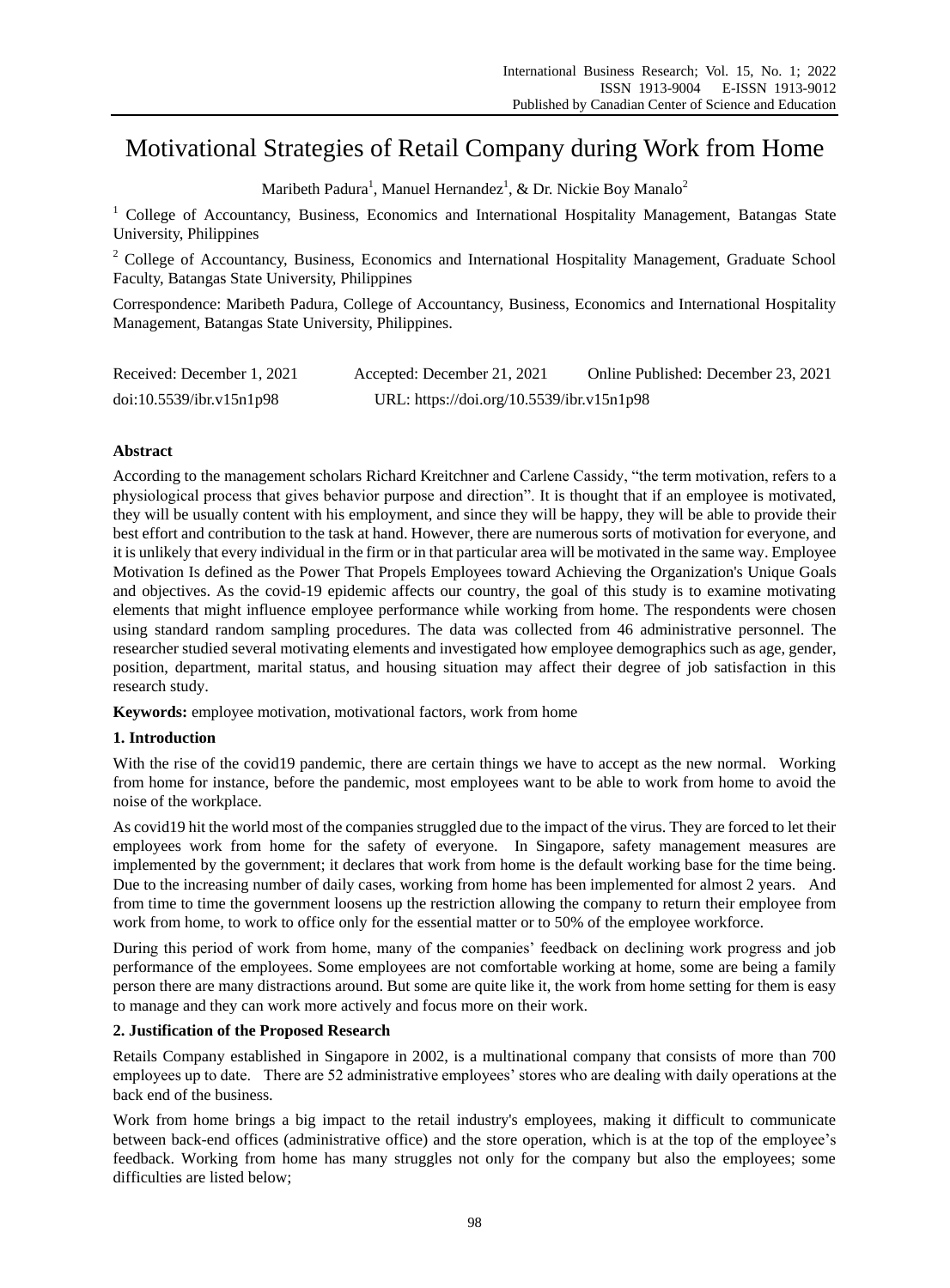Work performance getting lower

Taking longer to respond to emails

Taking longer than usual to do the task

Not focus on the team engagement

High kids/Family disturbances

Too many calls and chats to communicate.

No time limit/ off to work

No Motivation

Computer malfunctions

And the list will continue depending on the task handling

The purpose of this study is how the company motivates the employee on their struggles while working from home. It might point out that the company and employees are not yet ready to adapt to the new environment and yet they have been oblique to do so.

## **3. Statement of the Problem**

The research aims to assess employees' struggles and the company's desire to perform effectively even when they are working remotely, disregarding environmental hindrances that are encountered during the work timing.

*3.1 In what Regards Do the Respondents' Demographic Differ?*

- a) Age
- b) Sex
- c) Work Status
- d) Department
- e) Legal Status
- f) Living condition

*3.2 Using the Two-Factor Theory of Motivation, What Are the Best Tactics for Motivating Workers Who Work from Home in Terms of the Following Factors*

# *Hygiene factor*

- a) Salary Structure
- b) Company Policies
- c) Employee benefits
- d) Working conditions
- e) Employment Status
- f) Peers Relationship
- g) Job Security

*Motivation factor* 

- h) Work Recognition
- i) Achievement
- j) Growth and Development
- k) Duties and Responsibility
- l) Work Contribution

*3.3 Is There a Significant Difference between the Respondents' Profiles and the Two Factors of Motivation Theory to Inspire the Employee from the Challenges He or She Faces When Working from Home?*

*3.4 What New Motivational Program may Be Proposed Based on the Findings?*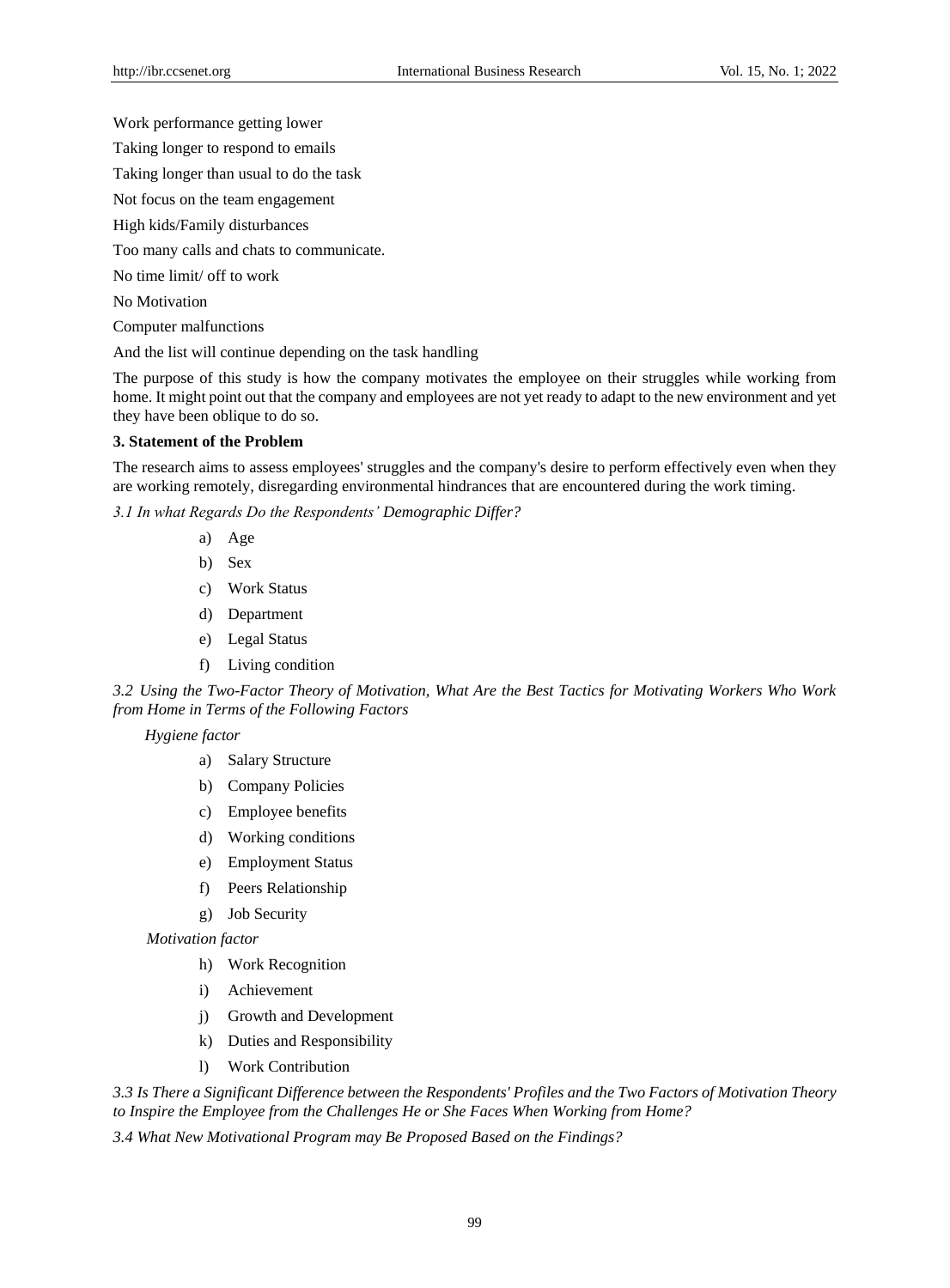#### **4. Research Literature**

*Dr. K. Selvasundaram, Suganya Dasaradhan (2020) "Covid-2019 pandemic has imposed the sensitivity of 'Work from Home (WFH) into an authoritatively instructed, firmly forced law. Nowadays, Work from Home theory remains evolving from all sectors, from Information Technological zones to training areas. WFH concept is new to a majority of the employees, as the COVID 19 has forced almost all the employees of all the sectors to work from home for the first time. As the organizational employees are facing an innovative atmosphere, this paper effort to second out the involvement of the workers in employed from home when compared to operational in office. The study found that the employees willingly complete their work in work from home is depending upon the occurrence of their kids and family, a happy universe in-home, the discreet atmosphere at home-based, and also virtuous network connectivity. Most of the respondents are also of estimation that even if they are ready to work from home they do not like to work from home".*

*Julian Birkinshaw, Jordan Cohen, and Pawel Stach (2020)* "*Researchers studied knowledge workers in 2013 and again during the 2020 pandemic lockdown and found significant changes in how they are working. They learned that lockdown helps people focus on the tasks that matter. They spent 12% less time drawn into large meetings and 9% more time interacting with customers and external partners. Lockdown also helped people take responsibility for their schedules. They did 50% more activities through personal choice and half as many because someone else asked them to. Finally, during the lockdown, people viewed their work as more worthwhile. The number of tasks rated as tiresome dropped from 27% to 12%, and the number we could readily offload to others dropped from 41% to 27%."*

*Shep Hyken (2021) "Work from home has become business as usual. Not even a year ago, working remotely was an opportunity for just a small percentage of the workforce. Then along came the Covid-19 pandemic, and that caused an instantaneous change. Companies in traditional office spaces were forced to send their employees home to work remotely—and many of these employees will continue to work from home, long after the pandemic is over. The change was inevitable. While the pandemic imposed the WFH economy, it was going to happen anyway. Over time, businesses would have realized that technology enables this capability. Excluding factory jobs, restaurants, grocery stores, retail and other businesses that require people to be on location, many companies are finding the change is not as painful as they may have thought. While a 100% WFH workforce may not be for every company, the number of companies that will adapt to a percentage of their workforce going remote will have a greater impact beyond the company, its employees, that and its customers."*

#### **5. Theoretical Framework**

A behavioral scientist Frederick Herzberg (1959) proposed the *Two-Factor Theory of Motivation* also known as a motivator. These employment variables were divided into two groups by Herzberg:

## *5.1 Hygiene Factors*

*Hygiene Factors* also known as dissatisfactions factors, those job elements that are required for motivation to continue at work. They are necessary to avert discontentment at the workplace. The employment environment is described by these characteristics. The hygiene aspects that represented the physiological demands that people sought and expected to be met are;

- a. *Salary structure***-** The wage or salary structure must be reasonable and acceptable. It must be competitive with those in the same industry.
- b. *Company Policies -* help employers deal with accountability of employees, code of conduct and work Ethics as well as interactions with customers. The policies of the firm should be fair and transparent,
- c. *Employee benefits* In addition to their normal wages and salaries, employees may receive a variety of non-wage compensation such as bonuses, allowances, medical compensation, and other allowances that the company offers.
- d. *Working conditions* Clean and safe working conditions are necessary. Well-maintained work equipment is also needed.
- e. *Employment Status* employees must be are aware of their status within the organization.
- f. *Peers relationship* in the work environment, employees should maintain appropriate relationships with their fellow employees, superiors, and subordinates.
- g. *Job Security* Employees must be given job security by the company.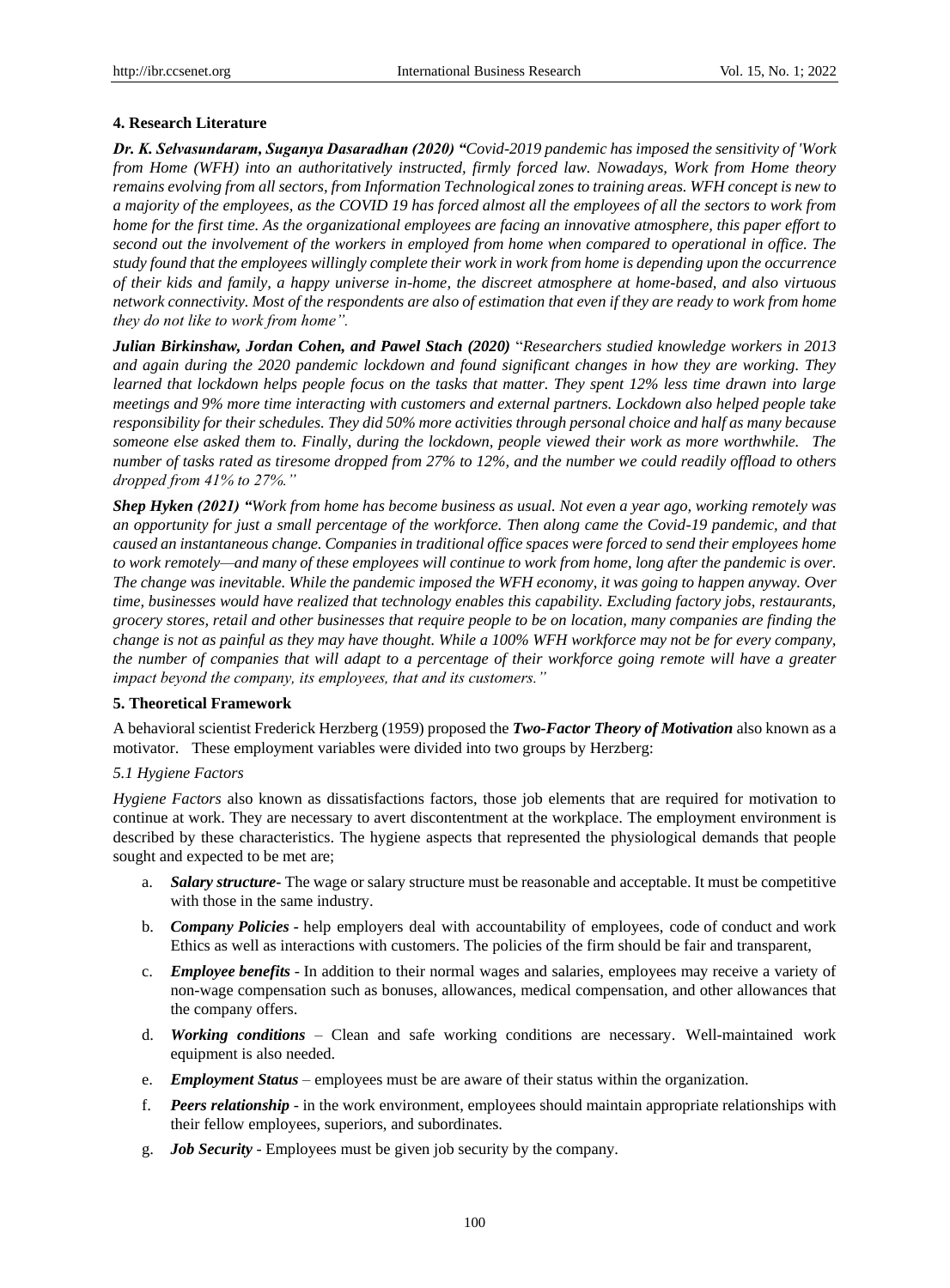#### *5.2 Motivational Factors*

- Employees are motivated to achieve higher levels of performance as a result of these causes. These elements are known as satisfiers. These are aspects of the work that must be considered. These aspects are naturally rewarding to employees. The motivators represented the psychological requirements that were seen as a bonus. Among the motivating considerations are:
	- a. *Work Recognition* encourage employees to repeat good performance by recognizing their behavior performance, effort, and accomplishment that help the organization to achieve its goals and values.
	- b. *Achievemen***t** engage employees in their job by inspiring them to achieve their goals.
	- c. *Growth and Development –* employees should be motivated by offering growth and development in their careers.
	- d. *Duties and Responsibility* Employees must be held accountable for their jobs. Superior should assign authority over their work and give their employees respond with minimized control.
	- e. *Work contribution* The assignment ought to be significant, fascinating, and trying for the worker to perform and to get inspired.

#### **6. Contribution of Research**

This research is appropriate in the current situation, where a pandemic is still experienced this study aims and the struggle for both employers and employees is still unstable due to the response of the environment.

The researcher intent to contribute to the company and the employees to recognize the experience's during work from home and the struggles accompanied by it based on the output of the research.

To Batangas State University and the future researcher and guide them to their studies.

Message to future successor this may serve as a reference to the future once the pandemic is gone and will help the researcher and the readers to evaluate the struggles of working from home during this period with both company and employer were not yet ready for the new working environment, hope in future work from home will be a part of a routine and the hindrances that been facing will be the positive outcome in time to come.

#### **7. Research Methodology**

The methodology of the research was divided into two stages; data collection and analysis of data.

The researcher used a questionnaire via Google form in gathering data and was sent to respective employee emails and they will answer the survey questions concerning the study.

The population size was 52 administrative employees and the 46 sample size was computed using the Raosoft calculator. The data collected from the questionnaire of the respondent was being tabulated, analyzed, and interpreted using the SPSD software. Inferential statistics were used in this study as it seeks to determine the significant difference between variables.

#### **8. Result and Discussion**

The study attempts to determine the struggle of employees and the company motivation to perform well even remotely, disregarding environmental hindrances that are encountered during the work timing.

## **A. Respondent Demographics**

Table 1. Age Distribution of Respondents

| <b>Bracket</b> | <b>Frequency</b> | %    |
|----------------|------------------|------|
| $21 - 25$      | 3                | 6.5  |
| $26 - 30$      | 21               | 45.7 |
| $31 - 35$      |                  | 8.7  |
| $36-40$        | 8                | 17.4 |
| $41 - 45$      | 5                | 10.9 |
| $46 - 50$      |                  | 8.7  |
| 51-55          |                  | 2.2  |
| <b>Total</b>   |                  | 100  |

Table 1 shows, the highest number of respondents at the age bracket 26-30 with a frequency of 21 respondents and a percentage of 45.7 percent. The least is the age bracket 51-55 with 1 respondent and 2.2 percent.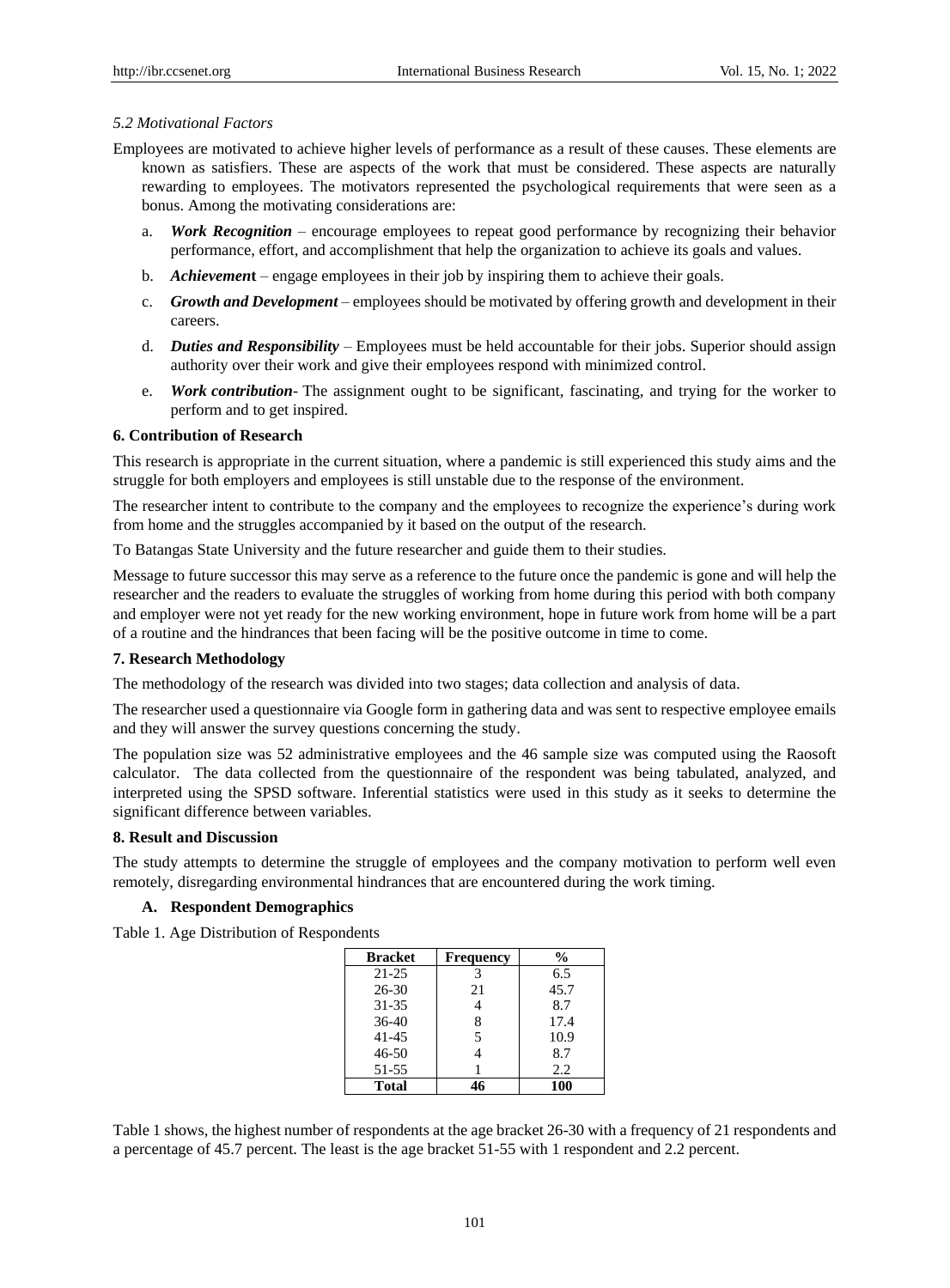#### Table 2. Sex Distribution of Respondents

| <b>Sex</b> | <b>Frequency</b> | $\frac{0}{0}$ |
|------------|------------------|---------------|
| Male       |                  | 10.9          |
| Female     |                  | 89.1          |
| Total      |                  |               |

Table 2 explain the assessment of the respondent's in terms of their sex, majority of the employees are a female population with taking 89.1 percent while the male population are 10.9 percent

Table 3. Legal Status Distribution of Respondents

| <b>Legal status</b> | Frequenc | $\frac{0}{0}$ |
|---------------------|----------|---------------|
|                     |          |               |
| Married             | 21       | 45.7          |
| Single              | 24       | 52.2          |
| Prefer not to say   |          | 2.2           |
| Total               | 46       | <b>100</b>    |

The tabulated data above illustrate the distribution of the respondent in terms of their marital status; 52.2 percent are single with a frequency of 24 and 45.7 percent are married with a total number of 21 employees while 2.2 percent preferred not to say their marital status.

Table 4. Work Status Distribution of Respondents

| Work status | <b>Frequency</b> |      |
|-------------|------------------|------|
| Full time   | 45               | 97.8 |
| Part-Time   |                  | つつ   |
| Total       |                  |      |

The tabulated data above demonstrate the distribution of the respondent in terms of their work status; states that 97.8 percent are full-time employees with a rate of recurrence are 45 employees and 2.2 percent equivalent to 1 Part-Time Employee.

Table 5. Department Distribution of Respondents

| <b>Department</b>      | <b>Frequency</b> | $\frac{0}{0}$ |
|------------------------|------------------|---------------|
| <b>Human Resources</b> | 10               | 21.7          |
| Accounts               |                  | 15.2          |
| Overseas Support       | 11               | 23.9          |
| Logistic               |                  | 10.9          |
| Marketing              |                  | 4.3           |
| Purchasing             |                  | 15.2          |
| IТ                     |                  | 8.7           |
| <b>Total</b>           |                  | 100           |

Using random technique selection of the respondent, it describes above table that the division of the respondents base on their department; 11 or 23.9 percent of the employee are from Overseas Support which is the highest respondent, 10 or 21.7 percent are from Human Resources were ranked as a second highest respondent employee while marketing is in lowest rank with 4.3 percent or 2 respondent.

Table 6. Living Condition Distribution of Respondents

| <b>Living condition</b> | <b>Frequency</b> | Percentage |
|-------------------------|------------------|------------|
| Living With family      | 31               | 67.4       |
| Bed space /shared room  | 14               | 32.6       |
| Total                   | 46               | 100        |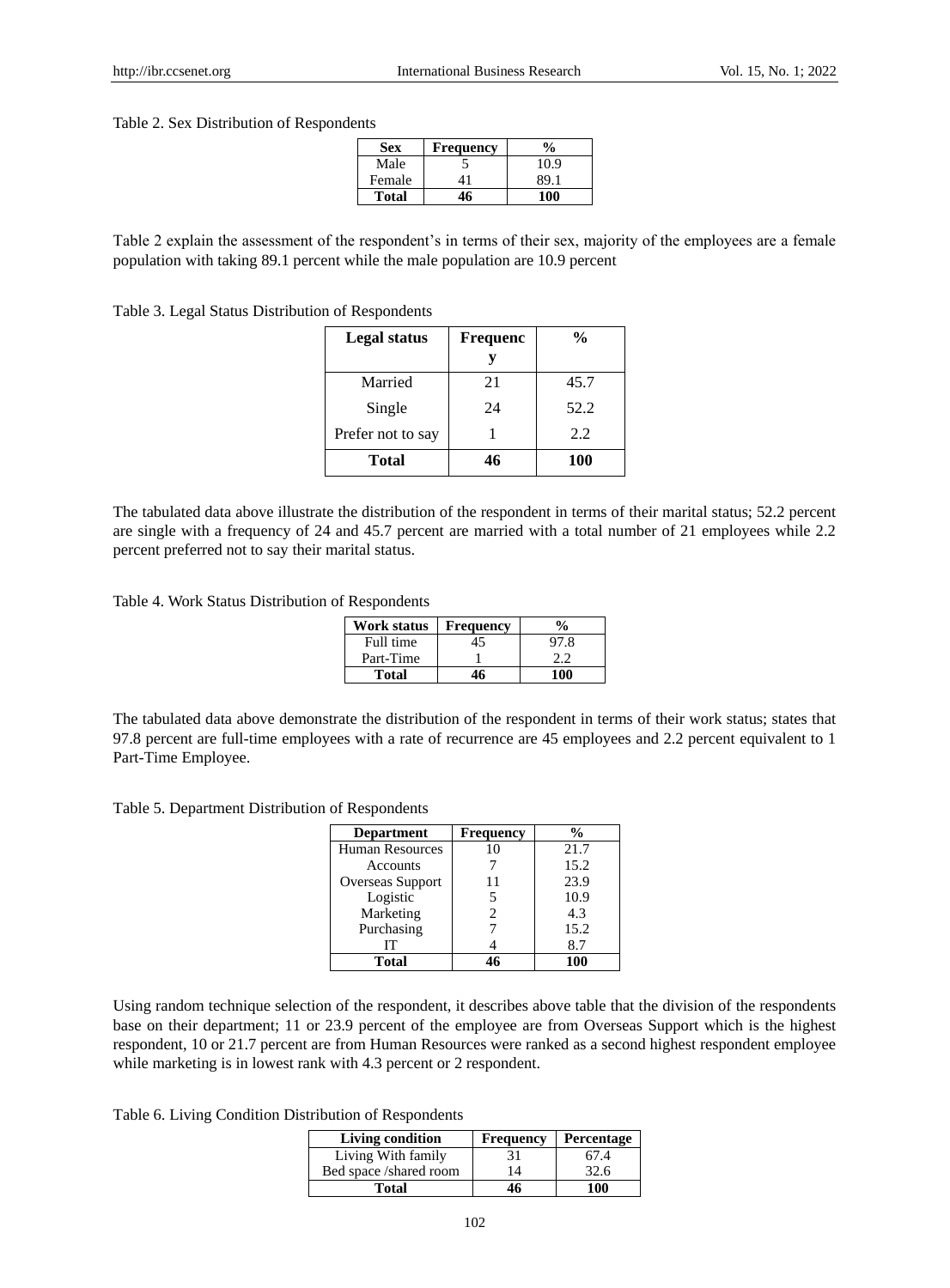The table consists of a distribution of respondents in terms of their living conditions. Most of the respondents were living with their family with 67.4 percent and the remaining were bed spacers with 32.6 percent.

## **B. Assessment on Motivational Factors of Work from Home Employees**

## *Hygiene Factor*

Table 7*.* Assessment on the Factors that Motivate the Employees during Work from Home Arrangement

| <b>Salary Structure</b>                                                         | <b>Weighted Mean</b> | <b>Verbal Interpretation</b> |
|---------------------------------------------------------------------------------|----------------------|------------------------------|
| The company provides a clear, appropriate and reasonable salary<br>scheme       | 2.96                 | Agree                        |
| The salary is competitive to the similar company providing similar<br>services  | 2.89                 | Agree                        |
| My pay level and raises were fair to my job performance and<br>responsibilities | 2.89                 | Agree                        |
| <b>COMPOSITE MEAN</b>                                                           | 2.91                 | Agree                        |

According to the above-mentioned data, the majority of respondents approve of the company's salary structure; the weighted mean is 2.91, which corresponds to the agreed responses. The highest weighted means (2.96), and verbal interpretation is equivalent to agree, *are the salary structures that the organization gives a clear, appropriate, and reasonable salary scheme*.

Table 8. Assessment on the Factors that Motivate the Employees during Work from Home Arrangement

| <b>Company Policies and Administrative Policies</b>                     | <b>Weighted Mean</b> | <b>Verbal Interpretation</b> |
|-------------------------------------------------------------------------|----------------------|------------------------------|
| I have a clear understanding of the company policies                    | 3.20                 | Agree                        |
| The policies display fairness and equality at all levels of the company | 3.02                 | Agree                        |
| My job description accurately reflects on what I am asked to do         | 3.0                  | Agree                        |
| <b>COMPOSITE MEAN</b>                                                   | 3.07                 | Agree                        |

As illustrated above, company policies and administrative policies during work from home arrangements are agreeable which results in a 3.07 average. *Having a clear understanding of the company policies* weighted the highest mean of 3.20 while the lowest agreeable mean is *Job description accurately reflects on what I am asked to do* which are 3.0.

Table 9. Assessment on the Factors that Motivate the Employees during Work from Home Arrangement

| <b>Fringe Benefits</b>                                                              | Weighted mean | <b>Verbal</b><br><b>Interpretation</b> |
|-------------------------------------------------------------------------------------|---------------|----------------------------------------|
| The benefits are competitive to similar organizations providing similar<br>services | 2.87          | Agree                                  |
| Allowances, medical reimbursements, and insurances are provided on<br>time          | 2.85          | Agree                                  |
| <b>COMPOSITE MEAN</b>                                                               | 2.86          | Agree                                  |

The company's **fringe benefits**, as assessed and tabulated above, average **2.86 or agree** as verbal interpretation; *the benefits are competitive to similar organizations providing similar services*, resulting in 2.87 or equivalent to agree where *allowances, medical reimbursement, and insurances are provided on time*, resulting in 2.85 equivalent to agreeing as verbal interpretation.

Table 10. Assessment on the Factors that Motivate the Employees during Work from Home Arrangement

| <b>Physical Working Condition</b>                                                                                | <b>Weighted Mean</b> | <b>Verbal Interpretation</b> |
|------------------------------------------------------------------------------------------------------------------|----------------------|------------------------------|
| Physical working condition is safe, clean, and hygienic                                                          | 3.17                 | Agree                        |
| The buildings, grounds, This study aims and layout of the facilities are<br>adequate for me to perform my duties | 3.13                 | Agree                        |
| The company provides all the equipment, supplies, and resources<br>necessary to perform my work duties           | 3.04                 | Agree                        |
| Work from home schedule does not decrease the level of my<br>production                                          | 2.89                 | Agree                        |
| <b>COMPOSITE MEAN</b>                                                                                            | 3.06                 | Agree                        |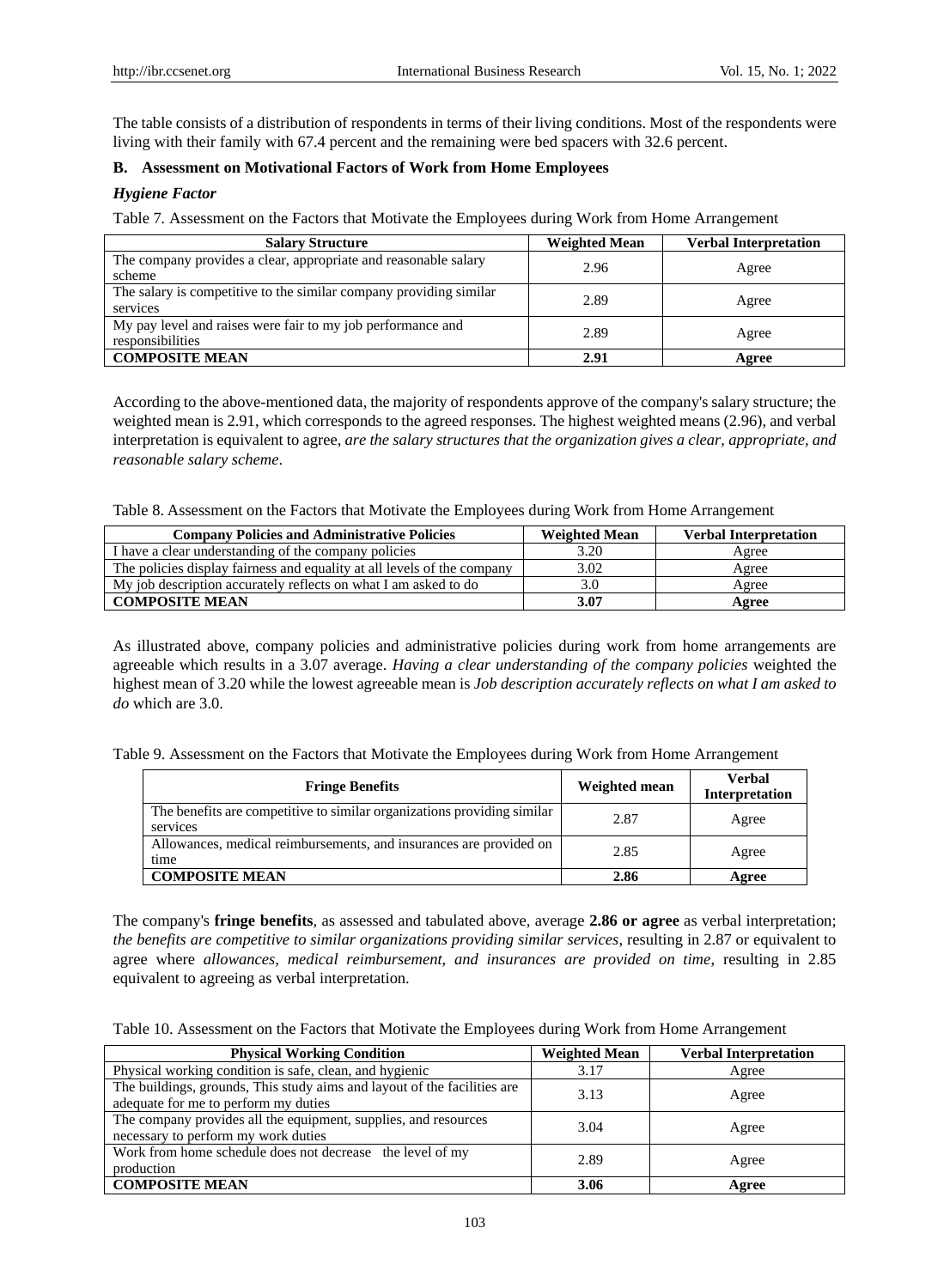the above table 10 assessed and tabulated enable to know the factors that motivate the employees during work from home arrangement, the respondent Agree with a weighted mean of **3.06** on P**hysical working conditions**; where *Physical working condition is safe, clean, and hygienic* are assessed and measured at an average of 3.17 while Work *from home schedule does not decrease in the level of my production*, are resulting in the lowest rank 2.89 in the analysis.

| Table 11. Assessment on the Factors that Motivate the Employees during Work from Home Arrangement |  |  |
|---------------------------------------------------------------------------------------------------|--|--|
|---------------------------------------------------------------------------------------------------|--|--|

| <b>Status</b>                                                                                           | <b>Weighted Mean</b> | <b>Verbal Interpretation</b> |
|---------------------------------------------------------------------------------------------------------|----------------------|------------------------------|
| I am satisfied with how my supervisor has worked with me to identify<br>strengths and development areas | 3.11                 | Agree                        |
| I am satisfied with the level of supervision I received                                                 | 3.04                 | Agree                        |
| <b>COMPOSITE MEAN</b>                                                                                   | 3.08                 | Agree                        |

the assessed data interpret on the above Table 11 shows that the working status in the company during work arrangement are agreeable with an average of 3.08; where 3.11 are the highest pertaining for, I am satisfied with how my supervisor has worked with me to identify strengths and development area while I am satisfied with the level of supervision I received are analyzed as 3.04 weighted mean and equivalent do agree.

Table 12. Assessment on the Factors that Motivate the Employees during Work from Home Arrangement

| <b>Interpersonal Relations</b>                                                   | Weighted<br><b>Mean</b> | <b>Verbal</b><br>Interpretation |
|----------------------------------------------------------------------------------|-------------------------|---------------------------------|
| The organizational lines of communication<br>flow easily                         | 2.91                    | Agree                           |
| I feel I can easily communicate with<br>employees from all levels of the company | 2.98                    | Agree                           |
| I believe employees are treated with the<br>respect by other employees<br>utmost | 3.0                     | Agree                           |
| <b>COMPOSITE MEAN</b>                                                            | 2.96                    | Agree                           |

As shown in the table above the interpersonal relations assessment on the factors that motivate the employees during work from home arrangement is rated as 2.96 or Agree as verbal interpretation; the highest rating is I *believe employees are treated with the utmost respect by other employees* which we rated 3.0 or agree and *The organizational lines of communication flow easily is* rated as 2.91 or agree.

| Table 13. Assessment on the Factors that Motivate the Employees during Work from Home Arrangement |  |  |
|---------------------------------------------------------------------------------------------------|--|--|
|                                                                                                   |  |  |

| <b>Job Security</b>                                                                                              | <b>Weighted Mean</b> | <b>Verbal Interpretation</b> |
|------------------------------------------------------------------------------------------------------------------|----------------------|------------------------------|
| The company is practicing unbiased rules about employment<br>regularization and termination                      | 2.96                 | Agree                        |
| Performance evaluation is being given for improvements of the<br>employees                                       | 2.98                 | Agree                        |
| I am satisfied with how the company addresses internal and external<br>issues that may affect employee retention | 2.89                 | Agree                        |
| <b>COMPOSITE MEAN</b>                                                                                            | 2.94                 | Agree                        |

As shown and rated in table 13, respondents agree on job security, which is calculated as 2.94 as statistically agreeable at the same time respondents agree on *Performance evaluation are being given for improvements of the employees* which taking the highest rate of 2.98 in the evaluation and *I am satisfied with how the company addresses internal and external issues that may affect employee retention,* which is evaluated as 2.89

#### *Motivational Factor*

Table 14. Assessment on the Factors that Motivate the Employees during Work from Home Arrangement

| <b>Recognition</b>                                                      | <b>Weighted Mean</b> | <b>Verbal Interpretation</b> |
|-------------------------------------------------------------------------|----------------------|------------------------------|
| I believe that I received the recognition I deserve for my contribution | 3.02                 | Agree                        |
| The management encourages and recognizes new ideas                      | 3.04                 | Agree                        |
| Employees are rewarded based on ability and accomplishments             | 2.96                 | Agree                        |
| <b>COMPOSITE MEAN</b>                                                   | 3.01                 | Agree                        |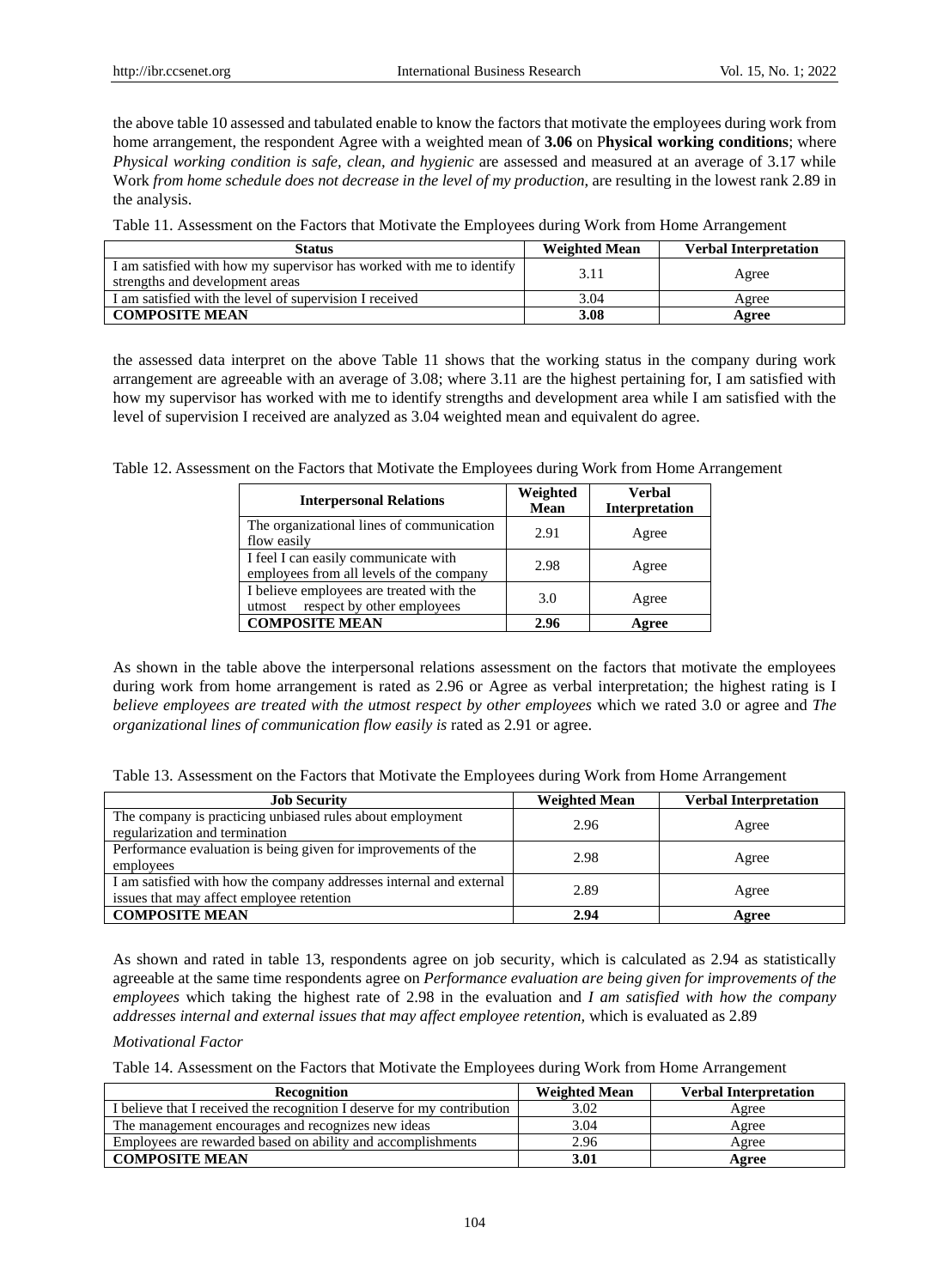in review at the above table 14, Recognition in motivation factor that Motivates the Employees during Work from Home Arrangement are evaluated 3.01 or agree based on means of statistics, employee recognition evaluated by the respondent and appraised where I believe that I received the recognition I deserve for my contribution resulted in 3.02 or agree equivalent on verbal interpretation in statistic and Employees are rewarded based on ability and accomplishments is rated as 2.96 or agree statistically.

Table 15. Assessment on the Factors that Motivate the Employees during Work from Home Arrangement

| <b>Sense of Achievement</b>                                                          | <b>Weighted Mean</b> | <b>Verbal Interpretation</b> |
|--------------------------------------------------------------------------------------|----------------------|------------------------------|
| The management makes changes and adjustments based on my<br>suggestions and feedback | 2.91                 | Agree                        |
| I am satisfied with how my skill is being utilized by the company                    | 2.96                 | Agree                        |
| <b>COMPOSITE MEAN</b>                                                                | 2.93                 | Agree                        |

The sense of achievement is weighted mean 2.93 or agree as interpreted statistically are evaluated by the respondents based on the motivation factor of the employee during work from home arrangement as shown in the above table 15. The management makes changes and adjustments based on my suggestions and feedback is a score of 2.91 or agree and I am satisfied with how my skill is being utilized by the company is rated 2.96 or agree.

Table 16. Assessment on the Factors that Motivate the Employees during Work from Home Arrangement

| <b>Growth and Promotional Opportunities</b>                        | <b>Weighted Mean</b> | <b>Verbal Interpretation</b> |
|--------------------------------------------------------------------|----------------------|------------------------------|
| I am provided opportunities for job growth and development         | 3.0                  | Agree                        |
| I am provided with all training necessary for me to perform my job | 2.91                 | Agree                        |
| I am satisfied with my chances for promotion                       | 2.87                 | Agree                        |
| <b>COMPOSITE MEAN</b>                                              | 2.93                 | Agree                        |

The tabulated data above clarify the Growth and Promotional Opportunities which are evaluated by the employee is 2.93 or agreeable, among the survey questions *I am provided with opportunities for job growth and development* which rank highest of 3.0 while *I am satisfied with my chances for promotion* which rank lowest of 2.87 or agreeable.

Table 17. Assessment on the Factors that Motivate the Employees during Work from Home Arrangement

| <b>Responsibility</b>                                                | <b>Weighted Mean</b> | <b>Verbal Interpretation</b> |
|----------------------------------------------------------------------|----------------------|------------------------------|
| Employees are accountable for their judgment                         | 3.10                 | Agree                        |
| The level of responsibility is well-defined to every single employee | 3.04                 | Agree                        |
| Employees perceived that they have ownership of their work           | 3.02                 | Agree                        |
| <b>COMPOSITE MEAN</b>                                                | 3.05                 | Agree                        |

The weighted averages of responsibility in motivating variables that ended in 3.05 or agree are shown in Table 17. Employee duties are described as follows: *Employees are accountable for their judgment* is 3.10 or agree, while *Employees think that they have ownership of their work* is 3.02, which is the lowest-ranked.

| Table 18. Assessment on the Factors that Motivate the Employees during Work from Home Arrangement |  |  |
|---------------------------------------------------------------------------------------------------|--|--|
|                                                                                                   |  |  |

| <b>Meaningfulness of the work</b>                                | <b>Weighted Mean</b> | <b>Verbal Interpretation</b> |
|------------------------------------------------------------------|----------------------|------------------------------|
| I always want to give my best whenever I'm at work               | 3.24                 | Agree                        |
| I am proud to be part of the company                             | 3.09                 | Agree                        |
| I am willing to spend the rest of my career in this organization | 2.87                 | Agree                        |
| <b>COMPOSITE MEAN</b>                                            | 3.07                 | Agree                        |

**Meaningfulness of the work** are reviewed by the respondent employees and graded **3.07 or agree**, during work from home arrangement employee evaluated the highest rank which is 3.24 or agreeable in the statement *always want to give my best whenever I'm at work* while the lowest rank score 2.87 or agree on the statement *I am willing to spend the rest of my career in this organization*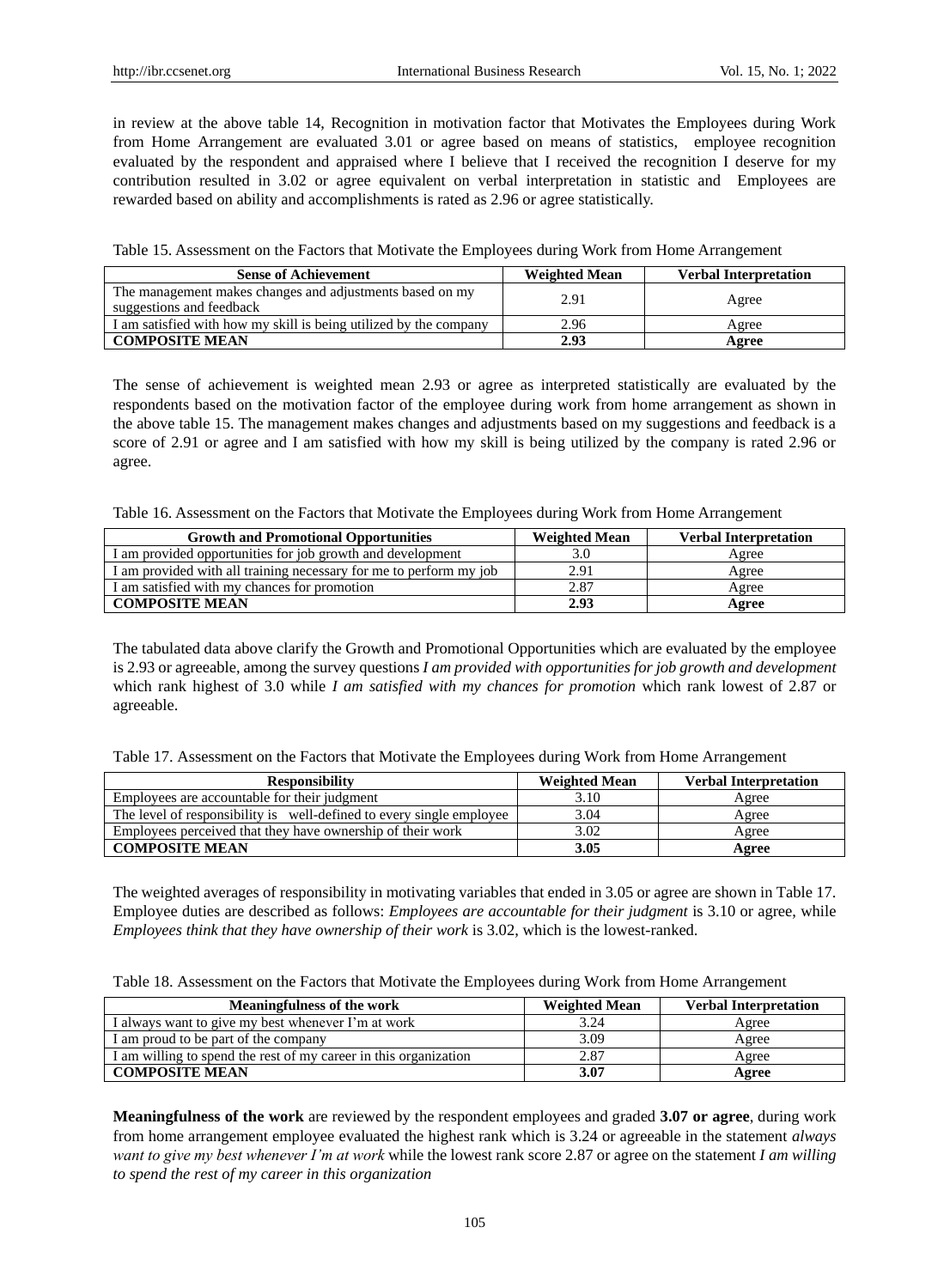#### **C. Significant Difference Between Profile of the Respondents and the Two-factor Motivation Theory**

| <b>Variables</b>        | p-value               | <b>Computed value</b>      | Decision on Ho   | <b>Verbal Interpretation</b> |  |  |
|-------------------------|-----------------------|----------------------------|------------------|------------------------------|--|--|
|                         | <b>HYGIENE FACTOR</b> |                            |                  |                              |  |  |
| <b>Salary Structure</b> | .217                  | 22.349                     | Failed to Reject | Not Significant              |  |  |
| <b>Company Policies</b> | .908                  | 6.162                      | Failed to Reject | Not Significant              |  |  |
| Fringe                  | .710                  | 14.288                     | Failed to Reject | Not Significant              |  |  |
| Physical                | .102                  | 18.463                     | Failed to Reject | Not Significant              |  |  |
| <b>Status</b>           | .064                  | 20.149                     | Failed to Reject | Not Significant              |  |  |
| Interpersonal           | .169                  | 23.601                     | Failed to Reject | Not Significant              |  |  |
| Job security            | .000                  | 54.483                     | Reject           | Significant                  |  |  |
|                         |                       | <b>MOTIVATIONAL FACTOR</b> |                  |                              |  |  |
| Recognition             | .239                  | 15.046                     | Failed to Reject | Not Significant              |  |  |
| Sense                   | .059                  | 20.473                     | Failed to Reject | Not Significant              |  |  |
| Growth                  | .341                  | 19.854                     | Failed to Reject | Not Significant              |  |  |
| Responsibility          | .036                  | 22.172                     | Reject           | Significant                  |  |  |
| Meaningfulness          | .472                  | 11.682                     | Failed to Reject | Not Significant              |  |  |

Table 19. Significant Difference between the Respondent's Age and Factors that Motivates them while Working from Home

The results of the significant difference in respondent age and the two-factor motivation hypothesis are presented in the table above. The p=value of age when it comes to job security is at .000 and responsibility is at .036 was found to be significant as factors that motivate employees while working from home. On the other hand, other factors were found to be not significant with the respondent's two-factor age as motivation for work from home employees.

Table 20. Significant Difference between the Respondent's Sex and Factors that Motivates them while Working from Home

| <b>Variables</b>        | p-values | <b>Computed</b><br>values  | Decision on Ho          | <b>Verbal</b><br><b>Interpretation</b> |
|-------------------------|----------|----------------------------|-------------------------|----------------------------------------|
|                         |          | <b>HYGIENE FACTOR</b>      |                         |                                        |
| <b>Salary Structure</b> | .773     | 1.115                      | <b>Failed to Reject</b> | Not Significant                        |
| Company<br>Policies     | .756     | .560                       | Failed to Reject        | Not Significant                        |
| Fringe                  | .519     | 2.265                      | Failed to Reject        | Not Significant                        |
| Physical                | .014     | 8.497                      | Reject                  | Significant                            |
| <b>Status</b>           | .705     | .698                       | <b>Failed to Reject</b> | Not Significant                        |
| Interpersonal           | .809     | .968                       | <b>Failed to Reject</b> | Not Significant                        |
| Job security            | .726     | 1.312                      | Failed to Reject        | Not Significant                        |
|                         |          | <b>MOTIVATIONAL FACTOR</b> |                         |                                        |
| Recognition             | .661     | .829                       | Failed to Reject        | Not Significant                        |
| Sense                   | .556     | 1.173                      | <b>Failed to Reject</b> | Not Significant                        |
| Growth                  | .941     | .398                       | <b>Failed to Reject</b> | Not Significant                        |
| Responsibility          | .530     | 1.272                      | <b>Failed to Reject</b> | Not Significant                        |
| Meaningfulness          | .005     | 10.774                     | Reject                  | Significant                            |

The table above presents the result of the significant difference between respondents' sex and the two-factor motivation theory. The p=value of sex when it comes to physical working condition  $(p=0.014)$  and meaningfulness of work (p=.005) was found to be significant factors that motivate employees while working from home. On the other hand, other factors were found to be not significant with respondent's sex as motivation for work from home employees.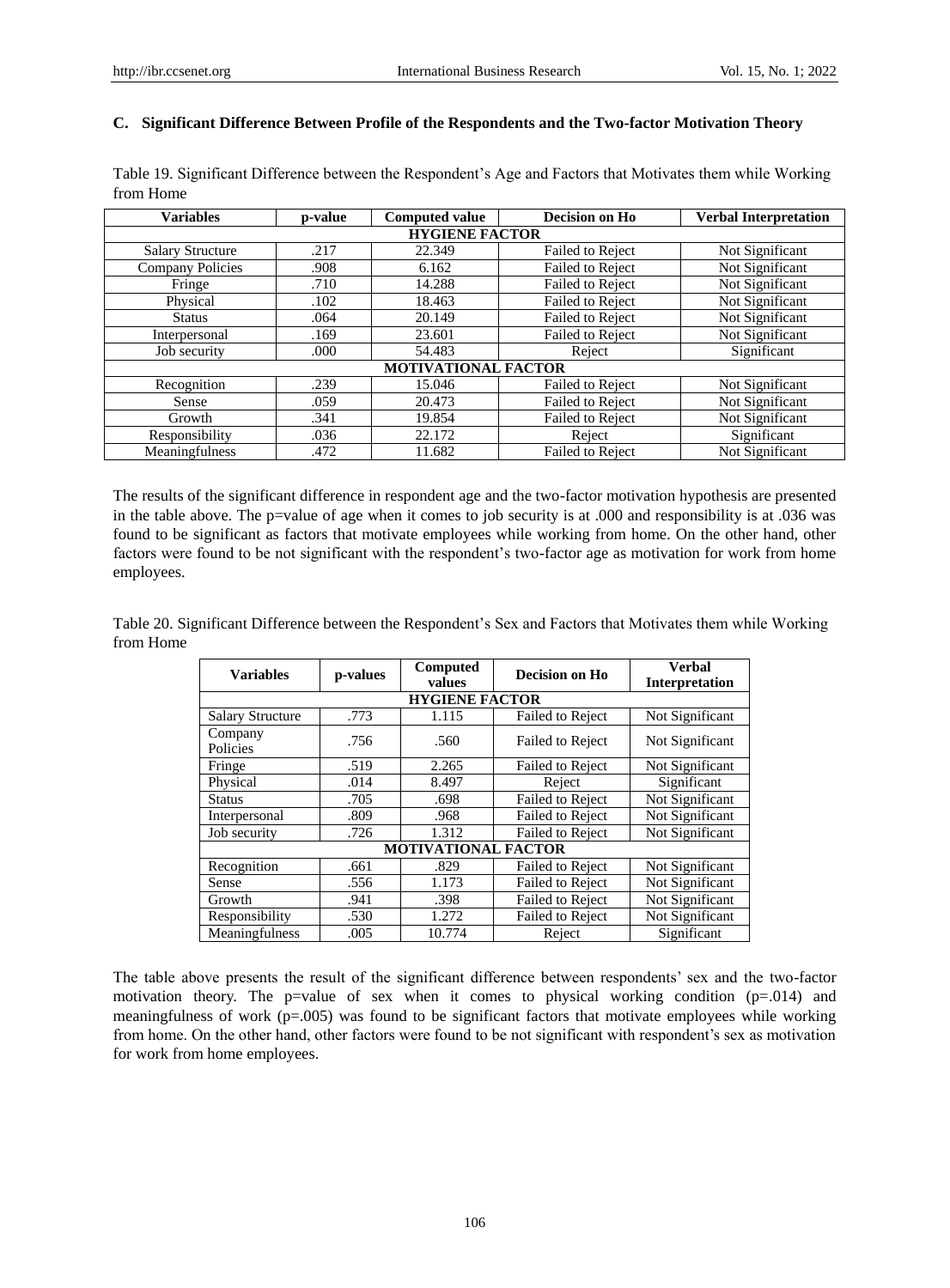|                            |          | Computed | Decision on Ho          | <b>Verbal</b>         |  |
|----------------------------|----------|----------|-------------------------|-----------------------|--|
| <b>Variables</b>           | p-values | values   |                         | <b>Interpretation</b> |  |
| <b>HYGIENE FACTOR</b>      |          |          |                         |                       |  |
| <b>Salary Structure</b>    | .078     | 6.815    | <b>Failed to Reject</b> | Not Significant       |  |
| Company policies           | .088     | 4.856    | <b>Failed to Reject</b> | Not Significant       |  |
| Fringe                     | .183     | 4.856    | <b>Failed to Reject</b> | Not Significant       |  |
| Physical                   | .235     | 2.896    | <b>Failed to Reject</b> | Not Significant       |  |
| <b>Status</b>              | .122     | 4.202    | <b>Failed to Reject</b> | Not Significant       |  |
| Interpersonal              | .948     | .361     | <b>Failed to Reject</b> | Not Significant       |  |
| Job security               | .948     | .361     | <b>Failed to Reject</b> | Not Significant       |  |
| <b>MOTIVATIONAL FACTOR</b> |          |          |                         |                       |  |
| Recognition                | .033     | 6.815    | Reject                  | Significant           |  |
| Sense                      | .852     | .321     | Failed to Reject        | Not Significant       |  |
| Growth                     | .078     | 6.815    | <b>Failed to Reject</b> | Not Significant       |  |
| Responsibility             | .868     | .284     | <b>Failed to Reject</b> | Not Significant       |  |
| Meaningfulness             | .058     | 5.695    | Failed to Reject        | Not Significant       |  |

Table 21. Significant Difference Between the Respondent's Work Status and Factors that Motivates them while Working from Home

The significant difference between the respondent's working status and the two-factor motivation theory is seen in the table above. The p=value of work status when it comes to recognition is computed at .033 was found to be significant as a factor that motivates employees while working from home. On the other hand, other factors were found to be not significant with respondents' working status as motivation for work from home employees.

| Table 22. Significant Difference between the Respondent's Department and Factors that Motivates them while |  |  |
|------------------------------------------------------------------------------------------------------------|--|--|
| Working from Home                                                                                          |  |  |

| <b>Variables</b>           | p-values | Computed              | Decision on Ho          | <b>Verbal</b>         |
|----------------------------|----------|-----------------------|-------------------------|-----------------------|
|                            |          | values                |                         | <b>Interpretation</b> |
|                            |          | <b>HYGIENE FACTOR</b> |                         |                       |
| <b>Salary Structure</b>    | .034     | 30.339                | Reject                  | Significant           |
| Company policies           | .000     | 36.150                | Reject                  | Significant           |
| Fringe                     | .033     | 30.439                | Reject                  | Significant           |
| Physical                   | .222     | 15.367                | <b>Failed to Reject</b> | Not Significant       |
| <b>Status</b>              | .08      | 19.358                | Failed to Reject        | Not Significant       |
| Interpersonal              | .011     | 34.592                | Reject                  | Significant           |
| Job security               | .443     | 18.194                | <b>Failed to Reject</b> | Not Significant       |
| <b>MOTIVATIONAL FACTOR</b> |          |                       |                         |                       |
| Recognition                | .047     | 21.249                | Reject                  | Significant           |
| Sense                      | .276     | 14.393                | Failed to Reject        | Not Significant       |
| Growth                     | .269     | 21.210                | Failed to Reject        | Not Significant       |
| Responsibility             | .425     | 12.256                | Failed to Reject        | Not Significant       |
| Meaningfulness             | .035     | 22.230                | Reject                  | Significant           |

Above table 22 displays the result of the significant difference between employees department and the two-factor motivation theory. The p=value of respondent's department when it comes to salary structure (p=.034), company policies (p=.000), fringe benefits (p=.033), interpersonal relation (p=.011), recognition (p=.047), meaningfulness (p=.035) was found to be significant as factors that motivate employees while working from home. On the other hand, other factors were found to be not significant with the respondent's department as motivation for work from home employees.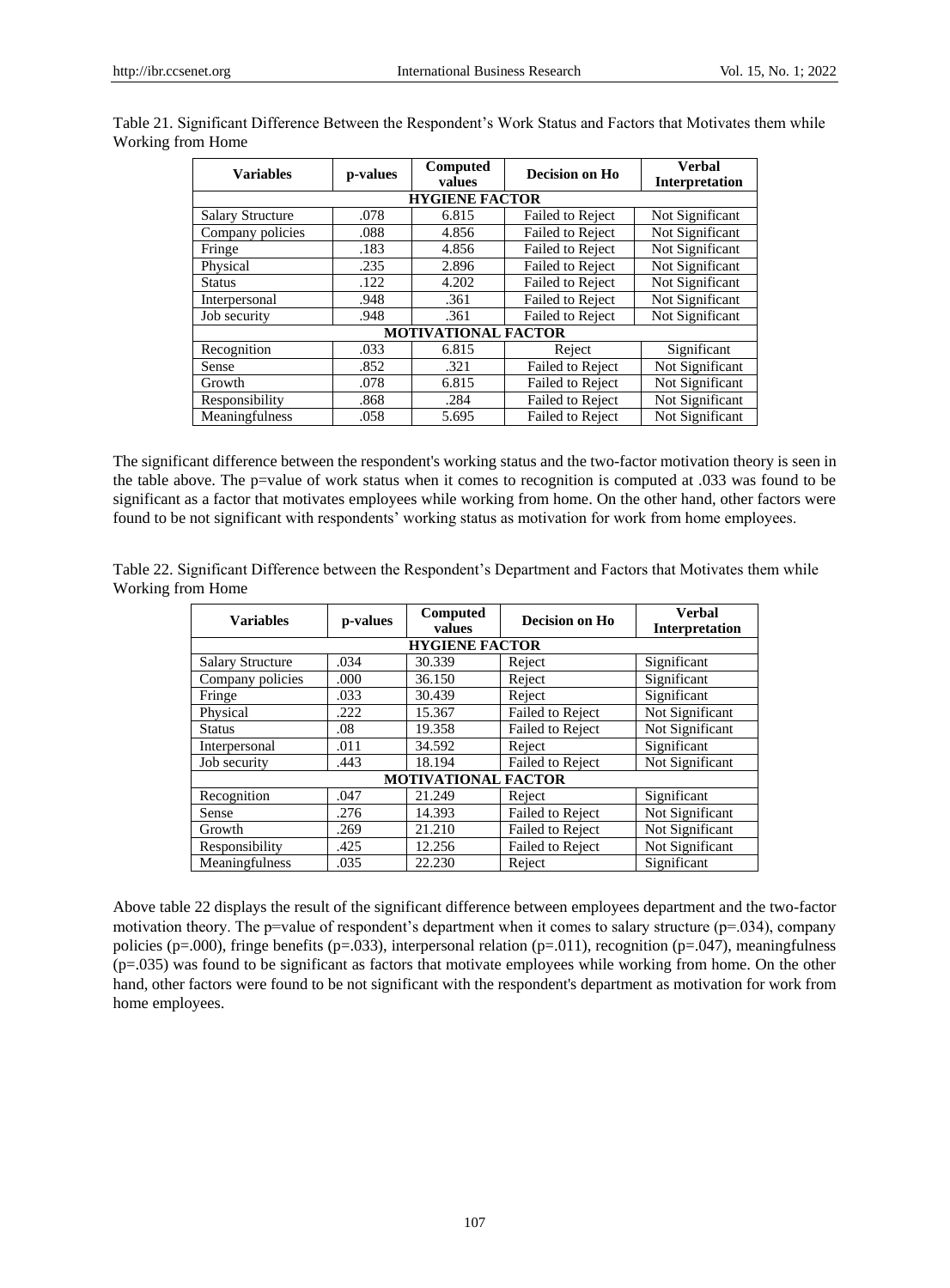| <b>Variables</b>           | P-value | Computed              | Decision on Ho          | <b>Verbal</b>         |  |
|----------------------------|---------|-----------------------|-------------------------|-----------------------|--|
|                            |         | value                 |                         | <b>Interpretation</b> |  |
|                            |         | <b>HYGIENE FACTOR</b> |                         |                       |  |
| <b>Salary Structure</b>    | .682    | 3.958                 | <b>Failed to Reject</b> | Not Significant       |  |
| Company policies           | .245    | 5.443                 | <b>Failed to Reject</b> | Not Significant       |  |
| Fringe                     | .000    | 51.814                | Reject                  | Significant           |  |
| Physical                   | .949    | .716                  | Failed to Reject        | Not Significant       |  |
| <b>Status</b>              | .29     | 4.974                 | <b>Failed to Reject</b> | Not Significant       |  |
| Interpersonal              | .657    | 4.147                 | <b>Failed to Reject</b> | Not Significant       |  |
| Job security               | .082    | 11.210                | <b>Failed to Reject</b> | Not Significant       |  |
| <b>MOTIVATIONAL FACTOR</b> |         |                       |                         |                       |  |
| Recognition                | .890    | 1.127                 | <b>Failed to Reject</b> | Not Significant       |  |
| Sense                      | .743    | 1.960                 | <b>Failed to Reject</b> | Not Significant       |  |
| Growth                     | .907    | 2.137                 | <b>Failed to Reject</b> | Not Significant       |  |
| Responsibility             | .584    | 2.837                 | <b>Failed to Reject</b> | Not Significant       |  |
| Meaningfulness             | .778    | 1.769                 | <b>Failed to Reject</b> | Not Significant       |  |

Table 23. Significant Difference Between the Respondent's Marital Status and Factors that Motivates them while Working from Home

Table 23 above demonstrates the result of the significant difference between the respondent's marital status and the two-factor motivation theory. The p=value of marital status when it comes to fringe benefit is computed at .000 was found to be significant as a factor that motivates employees while working from home. On the other hand, other factors were found to be not significant with respondents' marital status as motivation for work from home employees.

Table 24. Significant Difference between the Respondent's Living Condition and Factors that Motivates them while Working from Home

| Variables                  | P-value               | Computed | Decision on Ho          | Verbal          |  |  |
|----------------------------|-----------------------|----------|-------------------------|-----------------|--|--|
|                            |                       | values   |                         | Interpretation  |  |  |
|                            | <b>HYGIENE FACTOR</b> |          |                         |                 |  |  |
| <b>Salary Structure</b>    | .920                  | .495     | <b>Failed to Reject</b> | Not Significant |  |  |
| Company policies           | .864                  | .291     | <b>Failed to Reject</b> | Not Significant |  |  |
| Fringe                     | .24                   | 4.202    | <b>Failed to Reject</b> | Not Significant |  |  |
| Physical                   | .303                  | 2.391    | <b>Failed to Reject</b> | Not Significant |  |  |
| <b>Status</b>              | .618                  | .962     | <b>Failed to Reject</b> | Not Significant |  |  |
| Interpersonal              | .894                  | .611     | <b>Failed to Reject</b> | Not Significant |  |  |
| Job security               | 085                   | 6.633    | <b>Failed to Reject</b> | Not Significant |  |  |
| <b>MOTIVATIONAL FACTOR</b> |                       |          |                         |                 |  |  |
| Recognition                | .546                  | 1.210    | <b>Failed to Reject</b> | Not Significant |  |  |
| Sense                      | .546                  | 1.160    | <b>Failed to Reject</b> | Not Significant |  |  |
| Growth                     | .382                  | 3.063    | <b>Failed to Reject</b> | Not Significant |  |  |
| Responsibility             | .606                  | 1.00     | <b>Failed to Reject</b> | Not Significant |  |  |
| Meaningfulness             | .408                  | 1.795    | <b>Failed to Reject</b> | Not Significant |  |  |

As tabulated above it shows and evaluates the significant difference between respondent's living conditions and the two-factor motivation theory. The result shows that the respondent's living condition has no significant difference between the two-factor motivation theories for employees working from home.

## **9. Conclusions**

The following conclusions were formed based on the findings:

- 1. As corresponds the respondents are within the age bracket of 26-30, single, female, full-time employees and living with their family
- 2. As a result of the analysis, it concludes that Employees Agreed on the motivational factor that the company is offering based on the survey question guided by Hygiene Factor and Motivational factor. It also concludes that based on the statistical analysis the profile of the respondents is not significant or not important to the employee.
- 3. Demographic characteristics have a substantial impact on an employee's level of motivation. It was observed that age has a significant difference in the job security of an employee. Also, sex provides a